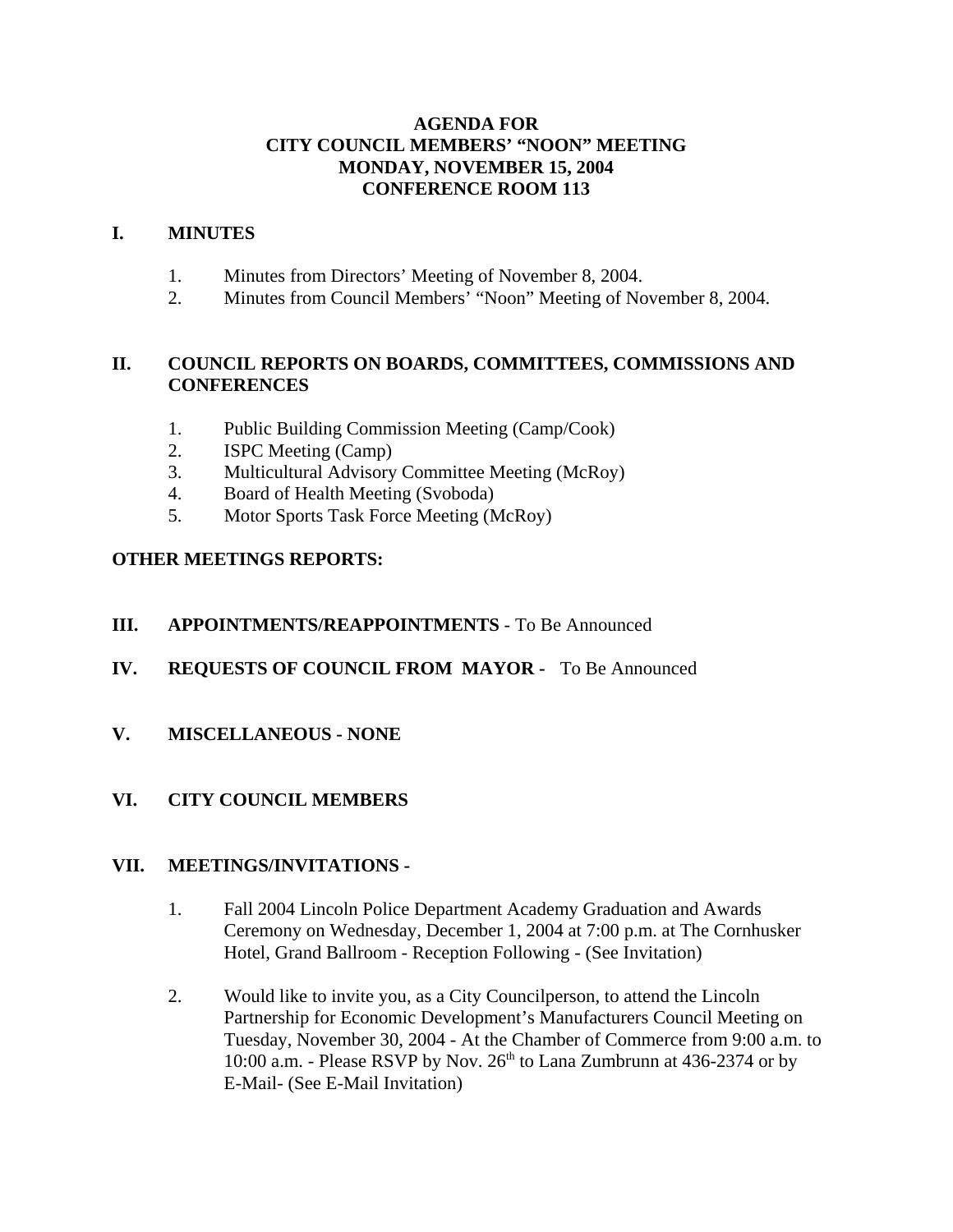3. North Hills Neighborhood Meeting - Wednesday, November  $17<sup>th</sup>$  at 7:00 p.m. at Eiseley Branch Library. Southview Inc and Northern Lights, LLC are the meeting planners, hoping to discuss Proposed North Hills Retail Center. (See email Invitation)

**VIII. ADJOURNMENT**

ca111504/tjg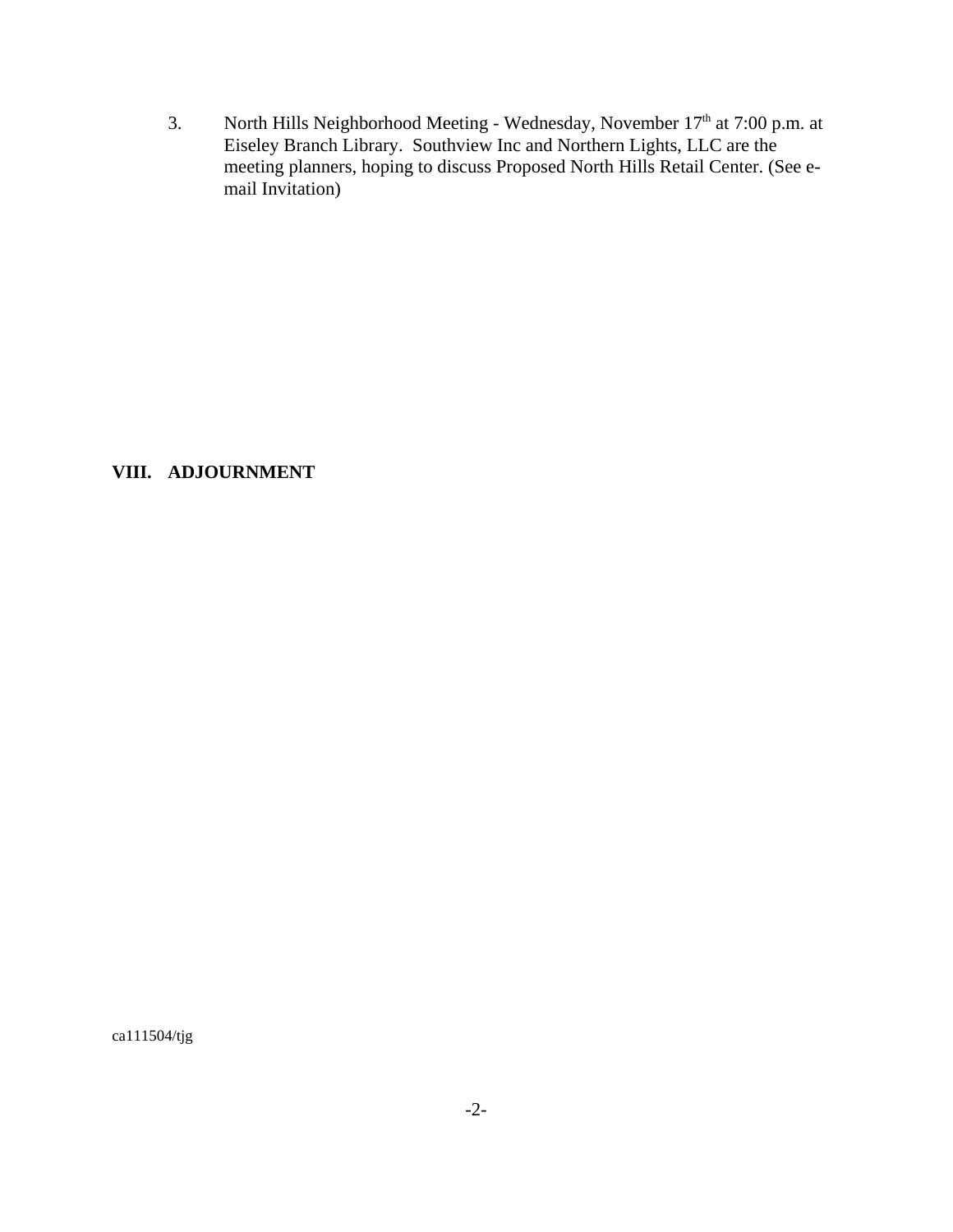## **MINUTES CITY COUNCIL MEMBERS' "NOON" MEETING MONDAY, NOVEMBER 15, 2004** *CONFERENCE ROOM 113*

*Council Members Present:* Terry Werner, Chair; Ken Svoboda, Vice-Chair; Jon Camp, Jonathan Cook, Glenn Friendt, Annette McRoy, Patte Newman; ABSENT: None

*Others Present:* Mark Bowen (arrived late), Ann Harrell, Corrie Kielty, Mayor's Office; Dana Roper, City Attorney; Jason Albers, interested citizen; Joan Ray, Council Secretary; Darrell Podany, Aide to Council Members Camp, Friendt and Svoboda

## **I MINUTES**

- 1. Minutes from Directors' Meeting of November 8, 2004.
- 2. Minutes from Council Members' "Noon" Meeting of November 8, 2004.

Mr. Werner requested a motion to approve the above-listed minutes. The motion was made and seconded to approve the minutes as presented. That motion carried by unanimous consent of the Council Members.

# **II. COUNCIL REPORTS ON BOARDS, COMMITTEES, COMMISSIONS AND CONFERENCES -**

1. PUBLIC BUILDING COMMISSION (Camp/Cook) Mr. Camp reported that they had reviewed the status of the Health Department Expansion. It turns out, on the brick issue, they can't do it. They're looking at other options on getting architectural significance. They don't have a figure on the screens - Mr. Camp asked Mr. Cook if it wasn't a \$10- 15,000 dollar expense. Mr. Cook checked his notes and stated that the sunshade patterning is \$10-15,000 extra over a flat panel w/holes. Mr. Camp explained that they wanted these shades to help protect energy efficiency. Those shades are alternatives. They're also doing a well field, just as the public schools have done, to use ground temperatures to help on energy economizing.

Mr. Camp reported that there had been a hand-out to be given to the private sector on the costs of the expansion. Mr. Camp explained that he had asked that they revise that, because they were citing the building costs for new construction of the new space versus rebuilding. At one point they had quoted \$130.00 per square foot. Then when they gave sums for existing building remodeling it came at \$86.00 per square foot. Mr. Camp just wanted a true accounting of the costs. He noted that they are building an additional 10,000 square feet of unfinished shell space for future growth, but will still go forward with 26,000 square feet of useable space and they're remodeling 25,500 square feet. They've included everything, including parking lots, and they're still under their nine million dollar cost estimate.

Mr. Cook reported that the payback on the well field is going to be done right away because they want to get an LES rebate of \$35-40,000 which would expire at the end of this year if not utilized. It's a ten year payback period on a \$435,000 total cost. But it will save at least half on the utilities over the long-term.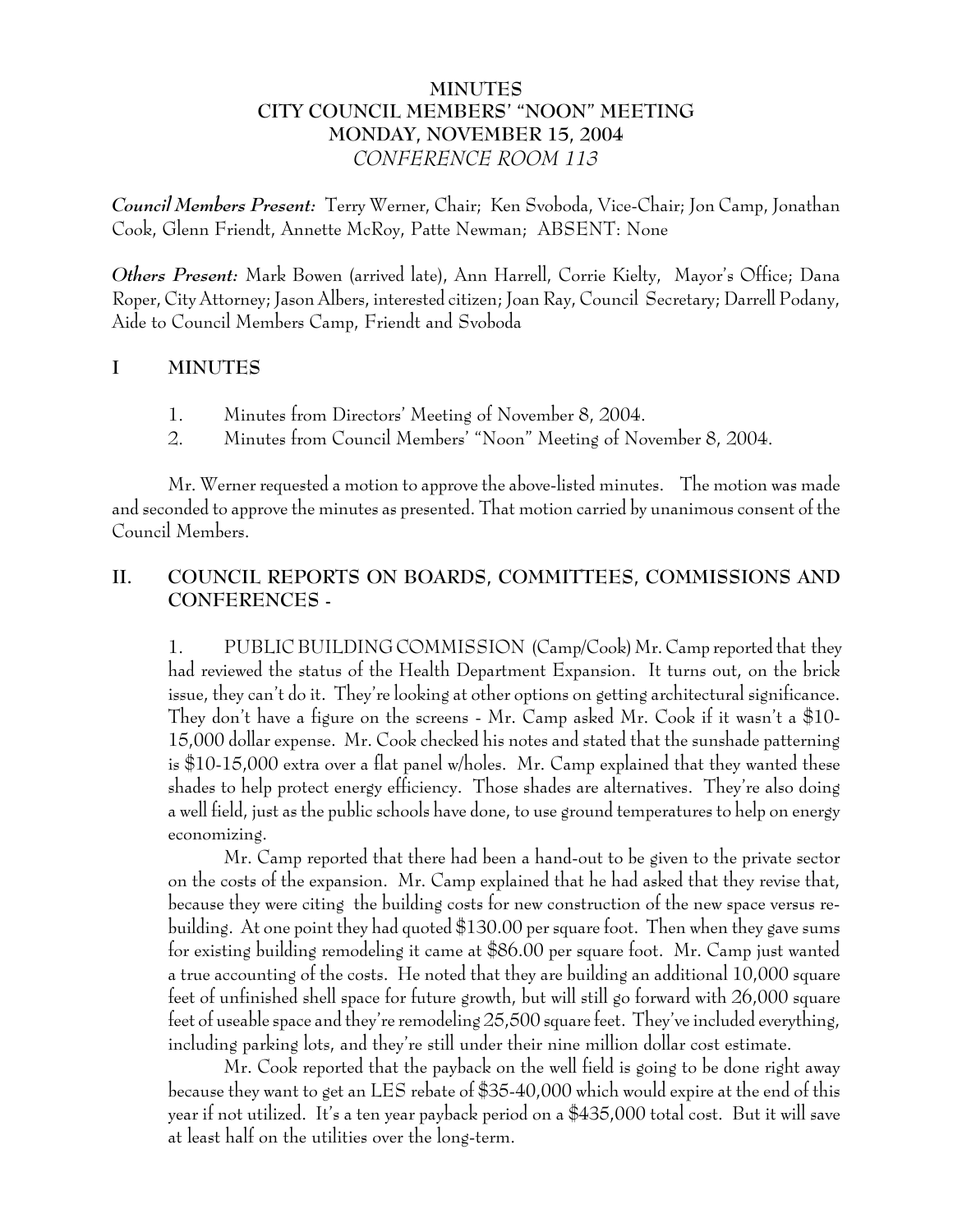Mr. Camp reported that they were also considering the left turn lane with a stacking capability at  $31<sup>st</sup>$  Street. Mr. Cook indicated that there had been discussion as to whether or not it should be lengthened. They will set aside money, but they may or may not have to do it. Mr. Camp noted that they're planning on letting the bids on the Expansion Project on December  $1^{st}$  and then the bid opening would be about January  $15^{th}$  of next year. This had concluded the Health Department Expansion portion of the PBC meeting.

Mr. Camp continued the report, noting that the PBC had also approved vouchers. There had been information on the sprinkler system; there will be a box placed in the building where used cell-phones can be donated. Mr. Cook stated that you could donate cell-phones. There had been discussion of putting the donation box up next to the other recycle boxes on the  $2^{nd}$  Floor, but, then Dana was concerned about liability. So, it's going to appear in the City Council/County Commissioners reception office - next to the Defibrillator. This will go to the Child Advocacy Center and they can get 50 cents to 75 dollars per phone depending on the phone. Mr. Camp noted that most of the phones are in the five dollar range.

Mr. Camp reported that they're still watching the transmitter for the garage. Mr. Cook asked if anybody was having any trouble? Mr. Werner noted that he felt soooo much safer.

Mr. Camp reported that in reference to the Star City Parade, it was determined that they could use the garage this year, but next year they'll have to go to the north lot for the assembly of floats.

Mr. Camp noted that they had also discussed chairs. He informed Council Members that All Makes had upbraided everybody. They feel that....Mr. Camp felt that they were trying to dodge it....that we had ordered the chairs they delivered. Mr. Werner noted that he was always glad to get an update on this two year project.

Mr. Cook reported that the dais monitors someday -maybe during our terms on the Council- may appear. It's been two-three months since we approved them. Supposedly they'll be put in this week, but he stated that he would believe that when he sees it. Mr. Werner asked how many monitors would be installed? Mr. Cook answered that it would be just what we approved, which is one center monitor, and two just like it, one each on the sides so that everybody, hopefully, can see.

2. ISPC (Camp) Mr. Camp reported that there had been no meeting due to the Veterans' Day Holiday.

3. MULTICULTURAL ADVISORY COMMITTEE (McRoy) Ms. McRoy reported that she had attended. There had been an election of officers. She reported that they are working on their big fall newsletter.

4. BOARD OF HEALTH (Svoboda) Mr. Svoboda stated that there had been a report on the Summer Food Program. That went extremely well as always. There had been a report on and update on the Capitol Humane Society Contract. There had been a flu update. And, we talked in quite a bit of detail about the procedure that would go forward on the implementation of the Smoking Ordinance.

Mr. Werner asked what that implementation would be. Mr. Svoboda stated that it was out of the Board of Health or the Department of Health's lead. The lead comes from the Mayor's Office. Mr. Werner asked who enforces it? Mr. Svoboda answered that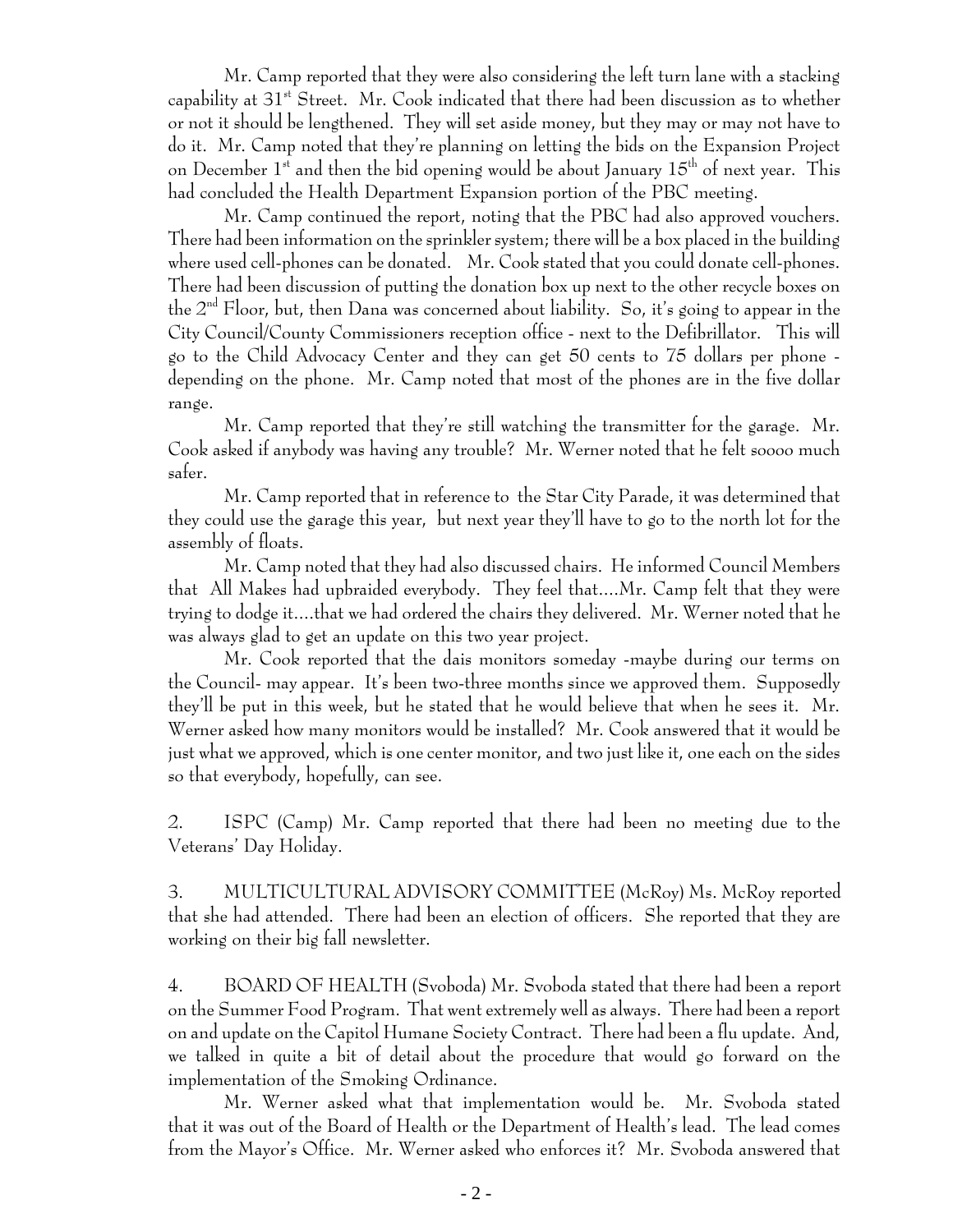the Health and Police Departments would be the enforcing agencies. Mr. Svoboda stated that he felt there was a great mis-understanding there as to exactly what the Mayor is [inaudible] ... The ban will go into effect when the County Canvassing Board certifies the election at the end of the month. The ban is already on the books [In an aside, Mr. Svoboda asked Dana Roper if that was correct - Mr. Roper responded that he was listening]. Mr. Svoboda continued, again noting that the ban is on the books, so when the Canvassing Board certifies the election, the ban comes forward for enforcement...plain and simple. Is that accurate? Mr. Roper answered that it becomes effective at that time; however, enforcement, as Mr. Roper understands it, would start January  $1<sup>st</sup>$ . Mr. Svoboda stated that some of the problem is the recognition of what `enforcement' means. He thinks what the Health Department is trying to say, or at least it was his understanding when he discussed it with the Mayor, is that we would not be heavy-handed in going out and writing tickets immediately. Mr. Roper stated that there would be an educating process and then after January  $1^{\rm st}$ , we would be taking names. Mr. Svoboda stated that complaints would be....every business in Lincoln would have to become smoke-free as of the date of the Canvassing Board certifying the election. Whether a ticket is issued is at the discretion of the Police and Health Departments - just as we do warning tickets on a traffic citation now.

Mr. Svoboda noted that it has just been the Mayor's suggestion, that we will not issue citations unless it's an extremely flagrant violation, prior to January  $1^{st}$ . So, a lot of bars at this time are thinking that they've got a 35-40 day reprieve until January  $1^\mathrm{st}$  , to enforce the ordinance. But, they do not. Mr. Werner commented that technically they don't, but nobody is going to care.

Mr. Svoboda laughed and said that the 60,000 some people who voted for the smoking ban on the ballot are going to care. A lot of them, Mr. Svoboda noted, have called him..

Ms. McRoy asked a question for clarification. When the Canvassing Board certifies the election on, perhaps the  $22<sup>nd</sup>$ , then all bars need to be smoke free on November  $23<sup>nd</sup>$ . Mr. Roper indicated that that was correct. He added that what we're, technically, talking about is the local County Canvassing Board which does not have an exact date for completion of the certification other than they must be done no later than the  $22<sup>nd</sup>$  of November. So, the effective date would be somewhere in-between....shortly.

Ms. McRoy asked if someone were smoking in a bar, then could another patron file a complaint, but there would be no ticket issued? Mr. Svoboda stated that that is correct. The way he understood it is that the way the Health Department is going to react to it is that they will follow every complaint, as they normally would...the only difference is that a complaint letter, or a warning letter, might be sent as opposed to a citation.

Ms. Newman asked, at 10:00 p.m. on a Friday or Saturday night, is someone going to be at the Health Department when a citizen calls with a complaint? Mr. Svoboda stated that he had no idea. He asked Mr. Roper who would have to be called? Ms. Kielty explained that they could call and leave a message at the Health Department and then the Health Department would follow-up the next work-day. Mr. Svoboda stated that they could also call the Police Department.

 Mr. Werner asked Mr. Cook if he had a comment. Mr. Cook answered that he just had a question. Ms. McRoy stated that she would like to figure the situation out. Mr. Werner said not to worry about it. He thought the Mayor has made it clear that it's not going to be enforced until January  $1<sup>st</sup>$  and that's the end of it as far as he was concerned. Mr. Svoboda answered that is not the way it will be.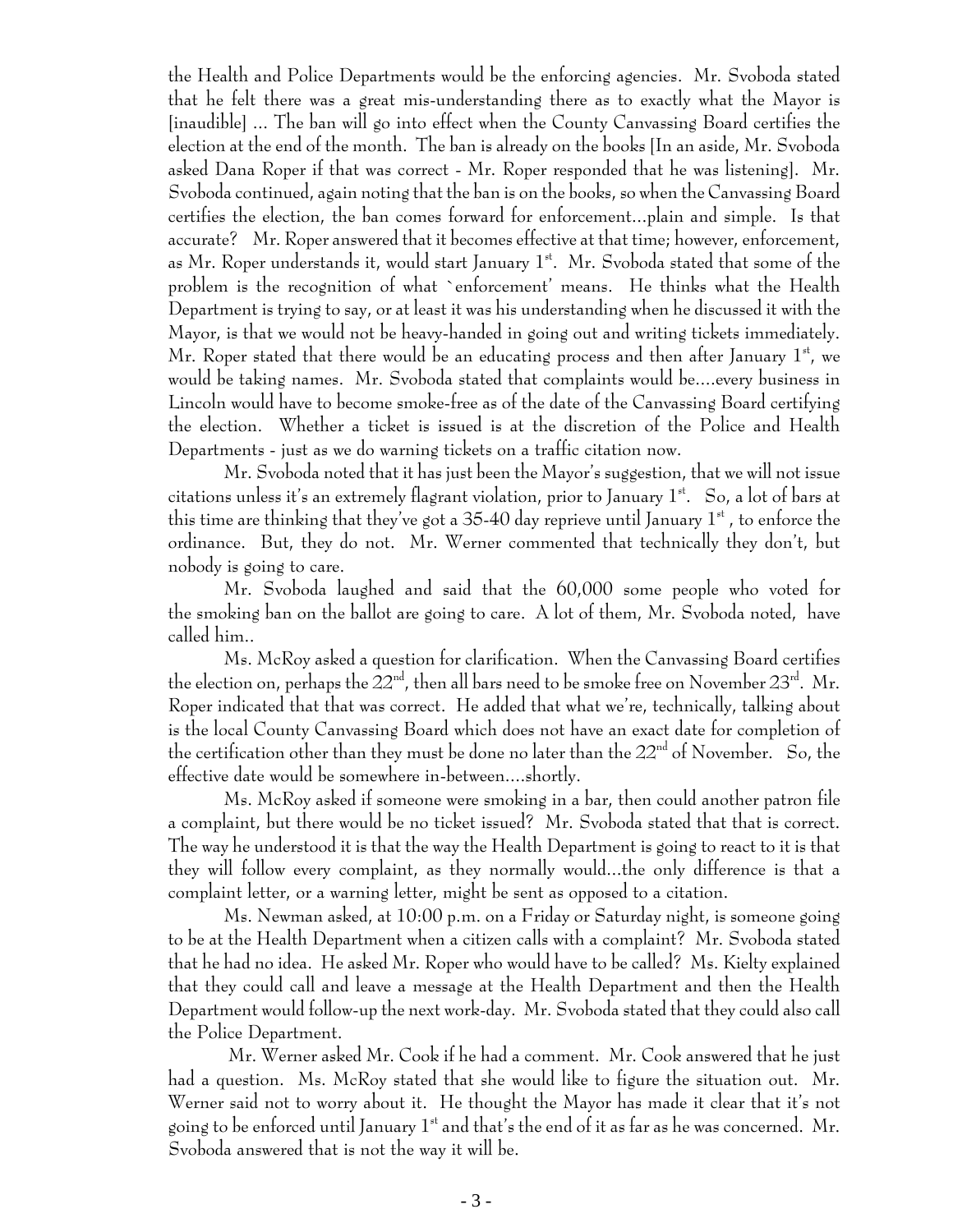Ms. Kielty commented that this is like other laws that have been enacted, which the Health Department enforces, in that they take the law and give what we might call a grace period to businesses or whomever (cat owners - whoever it is that is effected by that law). There is a period of time during which there is an education effort for the public, before ticketing is started and before the sending of those tickets over to City Hall. Mr. Svoboda stated that that doesn't mean that they don't have to follow the law during that educational process. Ms. Kielty noted that that was correct.

Mr. Cook asked his question, which concerned the Canvassing Board. He commented that Mr. Roper had mentioned November  $29<sup>th</sup>$  for the State Canvassing Board. But this ordinance is covered by the local County Canvassing Board, which is supposed to be done before November 22<sup>nd</sup>. Mr. Cook asked then if the County's decision is official - and we don't have to wait for the State Board in the case of something that is enforced at the local level? Mr. Roper stated that that was his understanding.

Mr. Friendt asked if we could get the issue clarified and send out a letter or a card? Ms. Kielty answered that the Health Department is sending a letter to all of the businesses and a meeting is being scheduled with any downtown businesses that are interested. We understand that several businesses might be interested in side-walk café permits. So, we will clarify with Building and Safety Department, with the Committee, and with the Health Department, any questions that they might have. There will be a letter and a meeting where interested people can come for discussion.

Mr. Werner asked if the Sidewalk Café Committee had met? Ms. Harrell answered that the Outdoor Dining Committee met before the election to talk about what we were going to do in anticipation of a rush of applications that would follow the election from establishments that want to have some sort of outdoor area so people can go outside and smoke. She noted that the concern was that we'll get a rush of applications from establishments that really don't meet the guidelines of Outdoor Dining. So, we don't want there to be a lot of frustration and confusion and "upset-ness", so we're having this meeting in the Downtown. We're inviting Downtown establishments and (before they even come in on an application, while the ground is still neutral), we're going to cover what the Outdoor Dining Ordinance is, what the expectations are, what the concerns will be and what they'll need to do before making application. Ms. Harrell stated that they were hoping that the meeting might add some clarity to the situation.

Mr. Werner asked if there was some consideration about amending the ordinance. Ms Harrell stated, unequivocally, no. Ms. Newman asked if there had been a "rash" of applications yet? Ms. Harrell stated that they expect there will be, but their practical expectation would be that between the election and those coming in, there would be a number of weeks, because if you decide you want to apply for a sidewalk café permit, probably an architect would need to be hired, plans would have to be drawn up. We were basing our expectation on a flurry of phone calls that went to Building and Safety before the election verifying that, if the ban passed, establishments would plan on doing the sidewalk café.

Ms. McRoy asked if Ms. Kielty could send to the Council Members copies of the letter and when this informational meeting will be held - just keep us apprized of the situation. Ms. McRoy inquired if there would be a press release going out from the Health Department, or Mayor's Office, explaining what Ken just went through with us....that it goes into effect, technically, on November  $22^{\text{nd}}$ . But the enforcement will take place after January 1, 2005.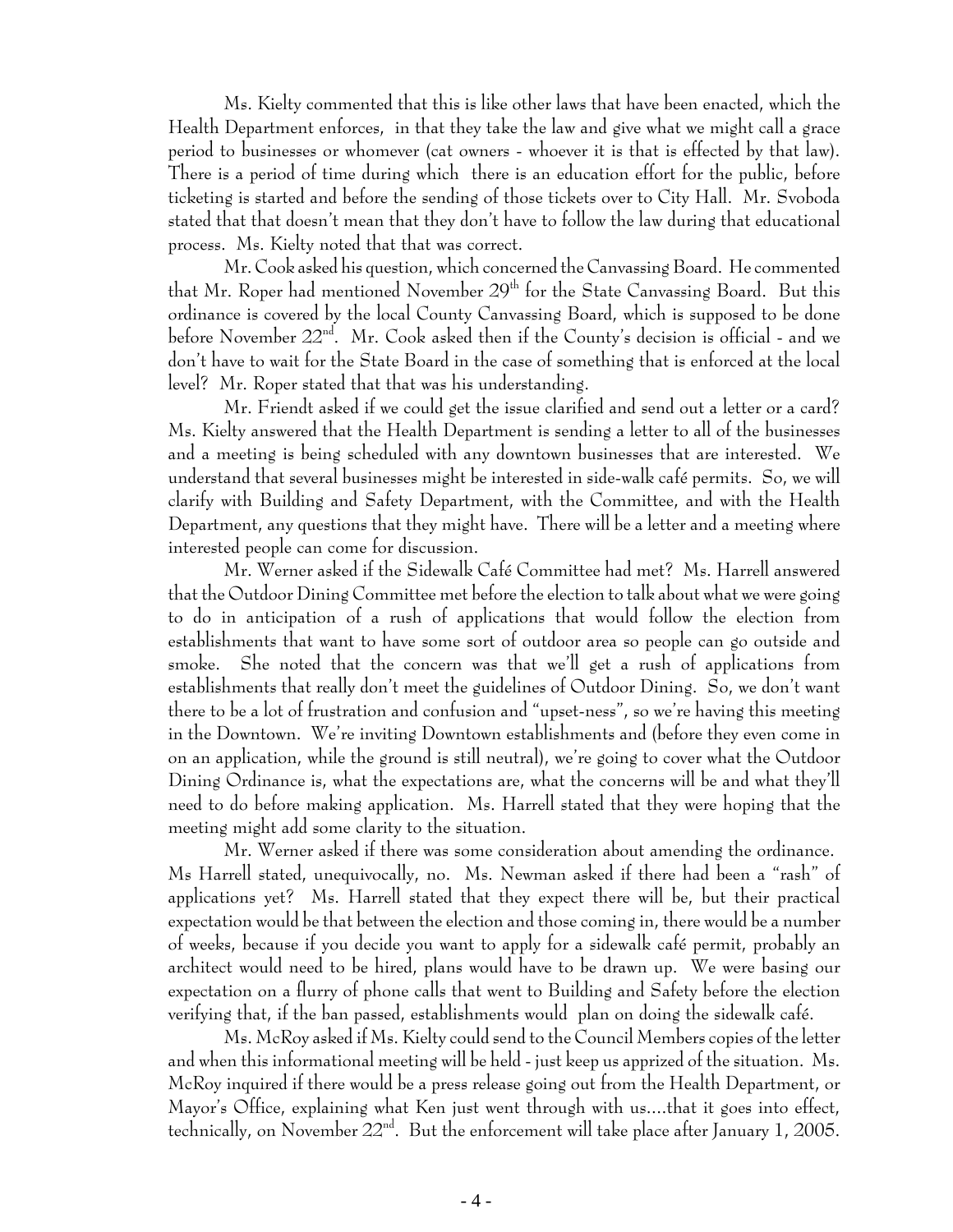Ms. Kielty stated that the Mayor had sent out one news release which Council Members should have received in their packets. [Council Members indicated that they had]. And then, we'll make sure that you get a copy of the letter. Ms. McRoy asked if that press release was the one in which the Mayor had January  $1^{st}$  noted as the enforcement date? Ms. Kielty stated that it was. Ms. McRoy explained that she would like something which would offer to the public what the Council had just discussed - with the details of effective dates, and enforcement dates.

Ms. Kielty asked then, if Ms. McRoy wanted a news release similar to the letter to go out? Ms. McRoy answered that a lot of bar owners believe that they have until January  $1<sup>st</sup>$ to comply with the law and put the ash trays away. She would like to make sure that everyone knows that the effective date is November  $22<sup>nd</sup>$  and that everyone should be attempting to abide by the law. She noted that, from calls she has received, there is a huge amount of information missing from the public awareness. Ms. McRoy stated that even she had thought the date was January 1st.

Mr. Werner stated that the reality is - it really is January 1st. Ms. McRoy answered that the reality is that people are upset at the ordinance not being effective on November 3<sup>rd</sup>. Now the Mayor has said that the date of enforcement wouldn't be until January  $1^{st}$ . From what we've discussed, the effective date is November  $22^{nd}$ . Ms. McRoy thought we should be clarifying this to a point so that people know that we *are* doing what the majority of voters approved.

Mr. Svoboda asked if the City had any options at all in delaying the implementation of an ordinance? Since we had passed an ordinance that had a grace period that is now, in essence, gone because of the fact that it was taken up through the referendum process - with a total ban being approved - are there options for delay? Mr. Roper answered that it will become effective when it is certified. He noted that the issue was when will it be enforced. Mr. Svoboda asked if any City entity -the Mayor or the Council- have the ability to change that effective date. Mr. Roper stated that the Council could by legislation. Mr. Werner observed, however, that the Mayor can do it by Executive Order - as far as the enforcement of the ordinance is concerned. Mr. Roper stated that the Mayor can, as the Administrative Head of the City. Mr. Roper reiterated that a lot of times when we pass a new ordinance, we don't enforce it the first day. We try to let everybody get adjusted to, and we educate them on the issue, and we go from there.

Mr. Friendt commented that to the bar and grille owners, the January  $1<sup>st</sup>$  date is the key date. If that is when you start enforcing and ticketing....he noted he would prefer not to confuse them with this other stuff about when it goes into effect. He noted that maybe the proponents of the ban need to understand that - that it does go into effect the  $22<sup>nd</sup>$ , but by Administrative Order, we're not going to enforce it until January  $1^{st}$ . Ms. McRoy stated, with concern, that people will get upset. If they go into a place and there are people smoking, what should be done? There is a huge disconnect here. People will complain and the bar owners say they won't get in trouble 'til January  $1^{st}$ . And the non-smokers will say that the law states that the ordinance is in effect now.

Mr. Friendt offered the comment that if we keep the explanation just as clear as we've got it now - and we're all saying that....that's just the way it works. Mr. Werner commented that he agrees with Mr. Friendt. Mr. Camp noted that people could be getting upset when the law says you may not smoke and people are being allowed to do so, there may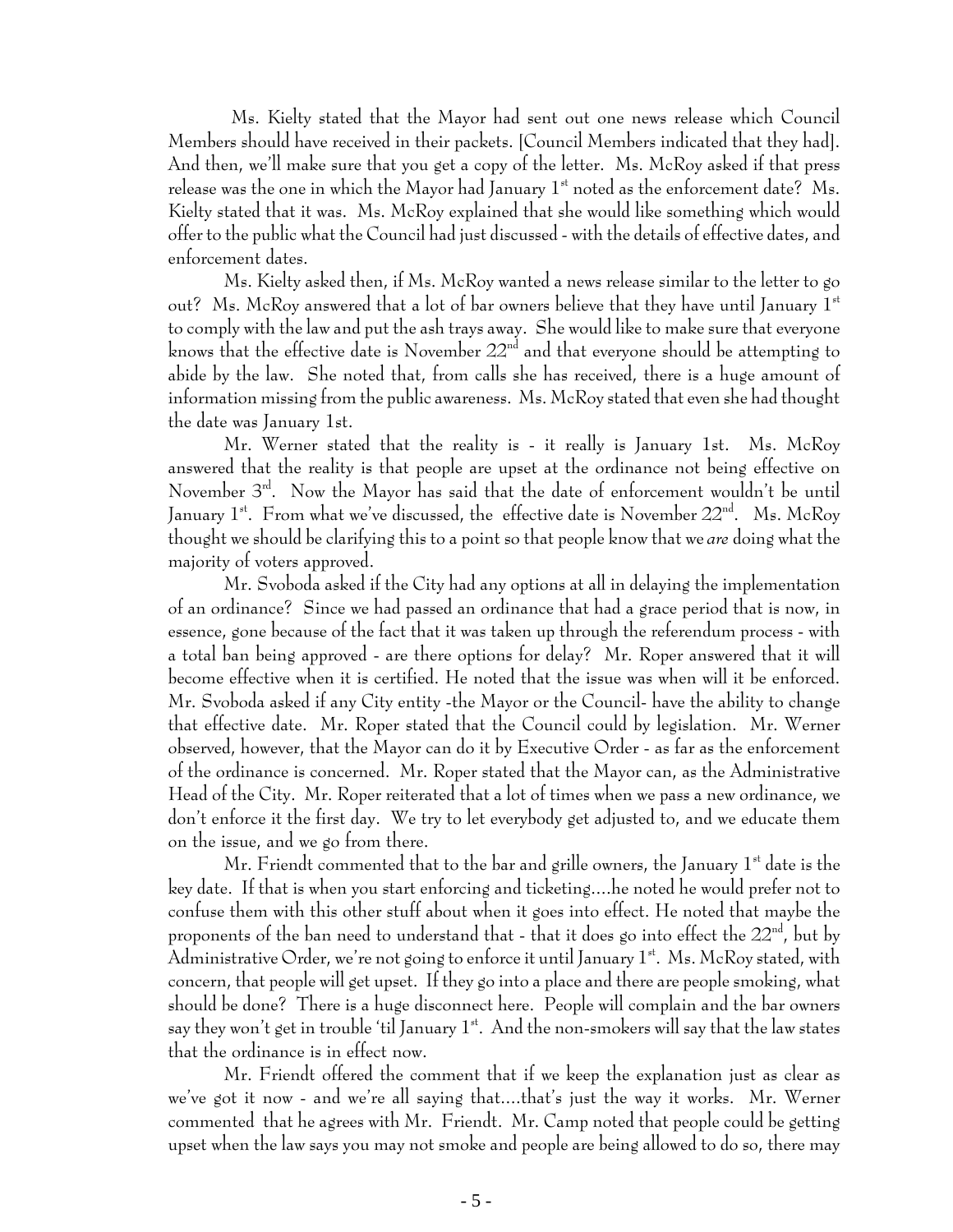be upset and perhaps violence. He felt we need to say clearly when it is to be effective. Mr. Friendt asked Mr. Camp to use the proper terminology - when it's going to be enforced. Mr. Camp commented that people will be upset on this divisive issue, and there is no reason to continue controversy. So, it could be simplified by just saying this is the date - period. Mr. Friendt commented that the non-smokers just need to be good winners. [Laughter]

Ms. Harrell made comments regarding the outdoor dining experience. Those establishments that are seeking to create an outdoor smoking area - there is a distinction to be made between those that are going to need to use the public right-of-way and those on private property. For those that are on private property, the City will not bring to bear the same set of expectations that Outdoor Dining does, because they'd not be using the public right-of-way. If they want to talk to their landlord about creating a beer garden - basically, for a bar - that's between the property owner and the tenant. However, the place where some of them are not thinking ahead is that if you add a beer garden in a private area, then that increases your capacity. Then you would be expected to add parking area, or maybe a restroom....or any of the other things that have to do with the Building and Safety Code. On private property, there is a different set of ordinances that come to bear...people would need to work with Building and Safety for zoning. If you want to use public right-of-way, that's where the outdoor dining comes in.

Discussion continued for a time, with Council noting that bars cannot have sidewalk cafes on the right-of-way, so now the restaurants have a definite advantage over the bars. Ms. Newman observed that now the 100% fairness was lost. There were other concerns with reference to private property owners (that means on private property), and the fact that they can have a beer garden on the area. Mr. Roper agreed - that was true.

Mr. Svoboda stated that Brian Kitten of Brewsky's had asked him to bring before the Council for inquiry as to whether or not anyone had an interest in delaying the implementation of this ordinance for a time period of anywhere from three to six months. Council agreed that if Mr. Svoboda brought it forward, it would be okay. Mr. Svoboda stated that he did not want to bring the issue forward.

5. MOTOR SPORTS TASK FORCE (McRoy) Ms. McRoy reported that she had attended the meeting. She noted that it was basically an organizational meeting. As we know, the Planning Commission denied the application over on South Street. We started off with a really broad view - looking at motor sports, which includes drag racing and motor cross. She explained that there were two people interested. One who owns a private motor cross facility in the County and the other gentleman is an instructor at Southeast Community College in Motor Sports. Ms. McRoy asked them to narrow the view so we know exactly what we're talking about and what is feasible in Lincoln. Some people on this Committee have an agenda, which she wasn't happy about. Ms. McRoy suggested that a staff person be present to take notes and minutes. Ms. Kielty responded that it is not a City, but a County Committee. Ms. McRoy stated that she would talk to the County then, because there is no one but Darl taking notes. They had been discussing huge developments operating in surrounding states - which, Ms. McRoy avowed, will not happen here in Lincoln. We need to decide what we want and what land is available.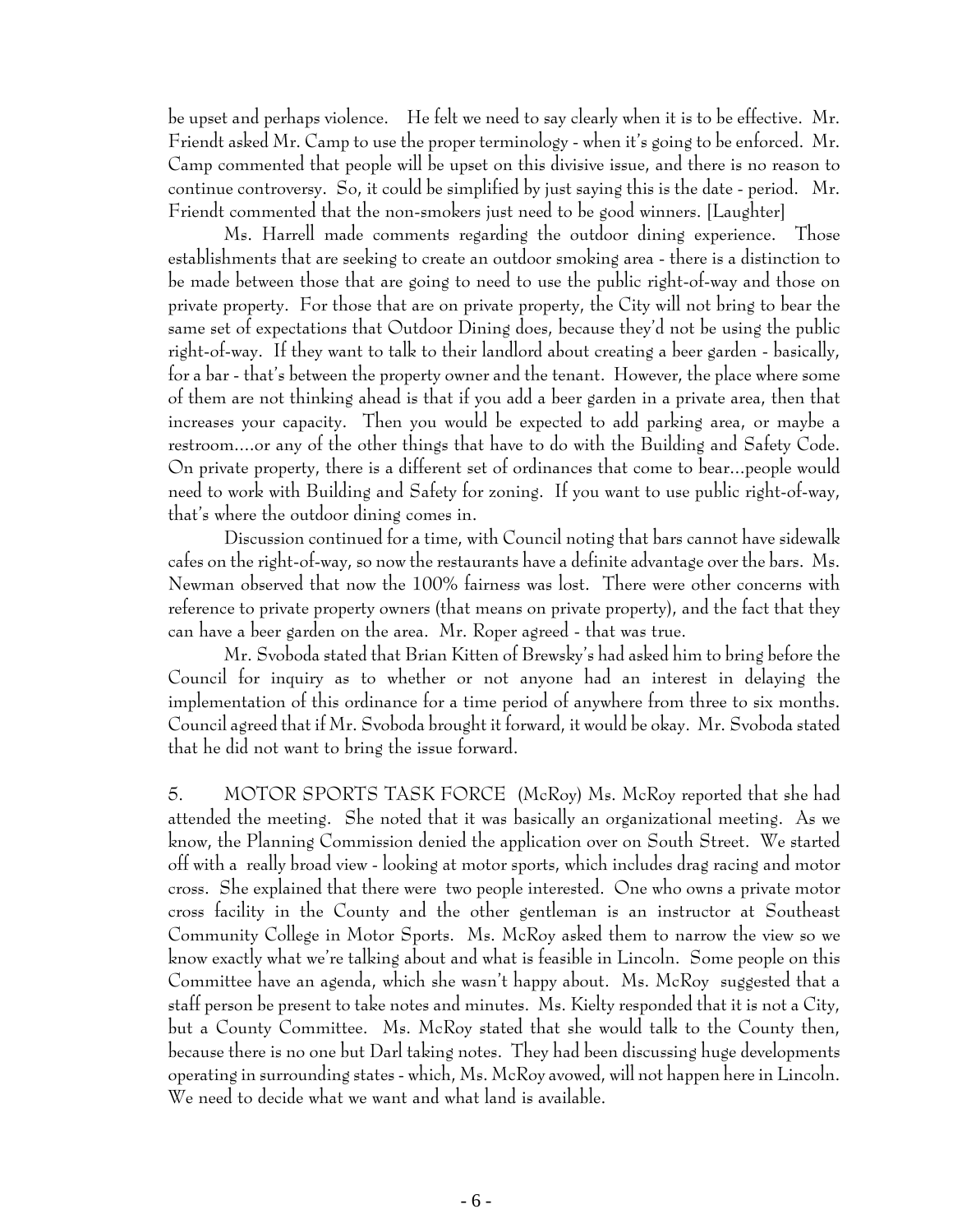OTHER MEETINGS - Mr. Friendt reported that the District Energy Corporation Board met and the major item of business was to approve this coming years budget. The DEC is an entity to provide low-cost energy to the City/County Building, and the State Buildings. He felt they did a great job of it.

Mr. Friendt stated that, regarding the DEC as well as the Community Development Task Force, as he serves on those two committees and they're starting new years, he wondered if it wouldn't be advisable to appoint somebody new so they could get up to speed on the program for this coming year versus waiting to mid-term in May or June. Council agreed that this would be advisable. Mr. Svoboda volunteered to take over the DEC assignment and Mr. Werner noted that he would be interested in taking over the CDTF. Council Members agreed with these appointments. Staff prepared Resolution Requests for these appointments and forwarded them to the City Clerk's Office for processing.

Mr. Friendt noted that he would be happy to serve out this year on these two committees in order to finish up the current committee business. Council agreed that this would be appropriate.

Mr. Camp reported that he had gone to the DLA Haymarket Parking Committee meeting. He just wanted to report that they introduced all the Republic Parking management team. They are going through all of the City Garages and doing efficiency studies. Mr. Camp noted that he was really impressed with what they came up with. It was quite thorough. They really seem to be off and running.

**III. APPOINTMENTS/REAPPOINTMENTS -** Ms. Kielty announced that there was a new list for Council, which she passed out to everyone [Attachment]. She added that they are actively looking for a new member for the Air Pollution Advisory Board and for the Work Force Investment Board. She noted that the Work Force Investment Board has pre-qualifications for applicants who wish to serve on that Board. They must be the owner, or CEO, or a Human Resources Director for a business. They are looking for one additional person to serve on the WFI Board.

**IV. REQUESTS OF COUNCIL FROM MAYOR** - Mr. Bowen reported, regarding the Council Members meeting on Thursday (Council Retreat on Council Office Organization) that Don Taute has a Personnel Board Meeting which begins at 1:30 p.m., so he will arrive late at the meeting. Mr. Bowen noted that discussion involving Mr. Taute would best be held for later in the meeting. Mr. Werner felt that would be workable.

Mr. Bowen reported on the State Fair and the Local Match Contribution. He stated that it has been the Administration's position from the beginning that contributions would include some of the current contribution for which we would receive credit....both public and private. He said that they had talked to the Chamber of Commerce, and that is their belief. We talked to the County and that's what they believe. We've never actually identified it, but now we're starting to organize meetings to formalize how that contribution match is documented and certified -whatever the State wants- before they actually send lottery money to the State Fair. The meeting, which hasn't been set up yet, will be between the County, the City and the Chamber of Commerce.